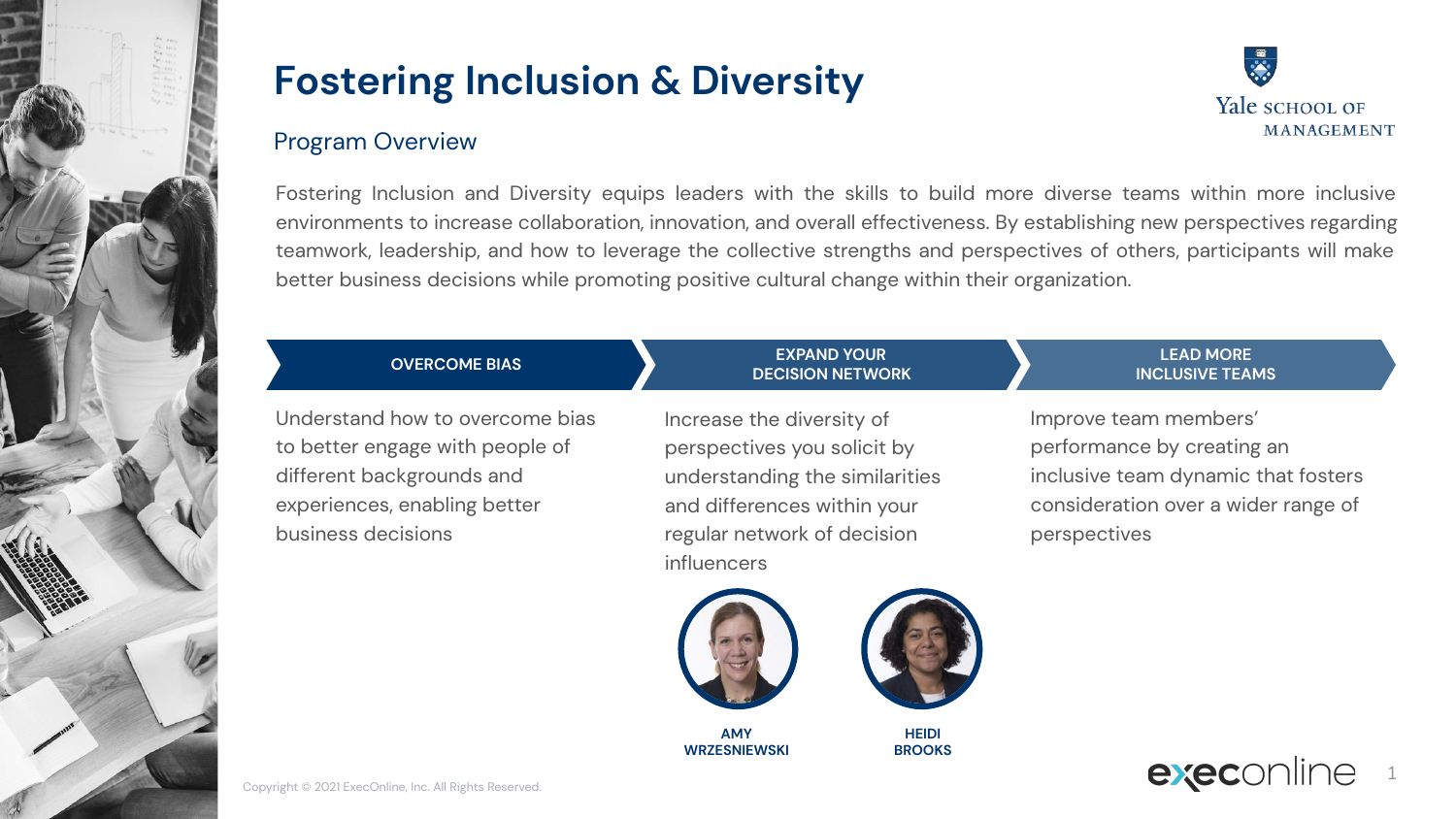

## Key Conceptual Models

- **Redefining "Leadership":** Generate a different perspective regarding the role and goals of a leader, and how to best meet the organization's expectations for performance.
- **Promoting Behavioral Change: Implement** behavioral, process, and cultural norm changes that encourage individuals to move from a perspective of compliance (actions based on rules, rewards, and punishments) toward internalization (actions based on inherent merits and beliefs).
- **Biases:** Acknowledge and actively manage the biases each of us hold that blocks personal and team performance.



- **Dimensions of Diversity: Recognize the** multitude of "differences" that exist in any group, beyond age, race, and gender, that can be leveraged to generate new insights and enhance team performance.
- ✔ **Reinforcing Patterns of (Dis)Engagement:**  Identify how common patterns of behavior and presumptions can create reinforcing cycles of dis/engagement and de/motivation.
- **Marketplace Perceptions: Build awareness of** how internal inclusion and diversity efforts and attitudes are reflected in customer and general public views of your company.
- **Model Key Behavioral Learnings: Translate new** skills into real-life behaviors through modeling sessions.

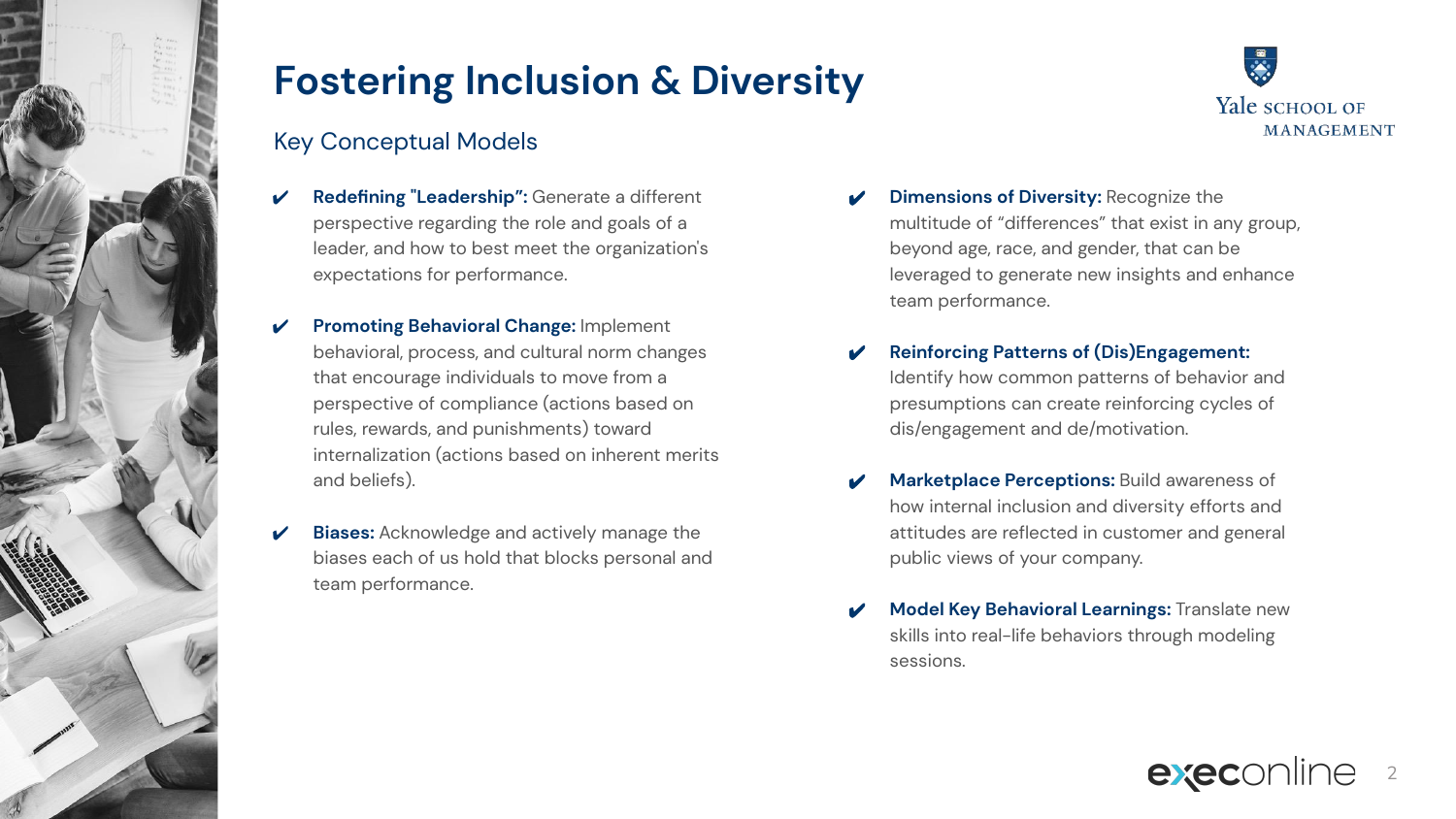

### Curriculum: Week by Week

#### **One: Inclusion, Diversity, & Biases**

Video Lectures: 85 Minutes Assignments: 75 Minutes Live Virtual Events: 90 Minutes

#### **Two: Interpersonal & Group Processes**

Video Lectures: 75-80 Minutes Assignments: 90-120 Minutes

#### **Three: Inclusive Decision Making**

Video Lectures: 65-70 Minutes Assignments: 60 Minutes Live Virtual Events: 90 Minutes

\* Module = 1 Week \*\*Live Events may be subject to change

#### **MODULE LECTURES [VIDEOS] KEY LEARNING**

- The Nature of Biases
- Biases in Social Networks
- Implicit Bias
- Bias' Impact on Decision Making
- Stages of Diversity
- Barriers to Discussion
- Leadership Choices
- Effectiveness: Impact & Intention
- A Learning Mindset
- Effective Interviewing
- Group Decision Making
- Active Listening
- Improving Active Listening
- Emotionally Intelligent Inclusion and Belonging
- Interpersonal Communication
- Closing the Gap between D&I Aspirations and Reality
- Inclusion Barriers: Psychological Safety
- Inclusion Barriers: Justice
- Group Collective Intelligence
- Group Inclusive Practices
- Power and Politics in Organizations
- Building Inclusion Allies
- Culture Change Tips

NOTE: Orientation Pre-Requisite Work (90 minutes) and Final Presentation at end of program (90 minutes).

• Addressing Inevitable Obstacles

#### In this module, focus broadens from individual biases to address how inclusion, bias, and decisioning play out at the interpersonal and group level. You will learn about the key components of Group Decision Making, how to become a better active listener, and how having a strong emotional intelligence will enable you to have the often difficult conversations related to inclusion and diversity. Lastly, techniques to removing common barriers to healthy and effective inclusion efforts will be introduced, emphasizing psychological safety and fairness/organizational justice.

With an understanding of how inclusivity and biases relate to you, as an individual, and to your interactions with others in small and large group settings, this module hones in on how to leverage this knowledge to create more inclusive decision-making processes within your teams and organization. You will learn the elements of Group Collective Intelligence and how they can be incorporated into effective group inclusive practices. Strategies related to how to consider the sensitive topics of power, coalition building, and culture change to increase adoption of new inclusion practices are also covered.



**MANAGEMENT** This module focuses on opening your thinking about the nature of inclusion,

Yale SCHOOL OF

the impact of diversity on individual and interpersonal processes and the role biases play in your daily actions and decision-making. Implicit bias is also discussed as a powerful influencing factor in your interactions with others. You will reflect on how these topics relate to you as an individual, as well as a leader within your business unit, team, and organization.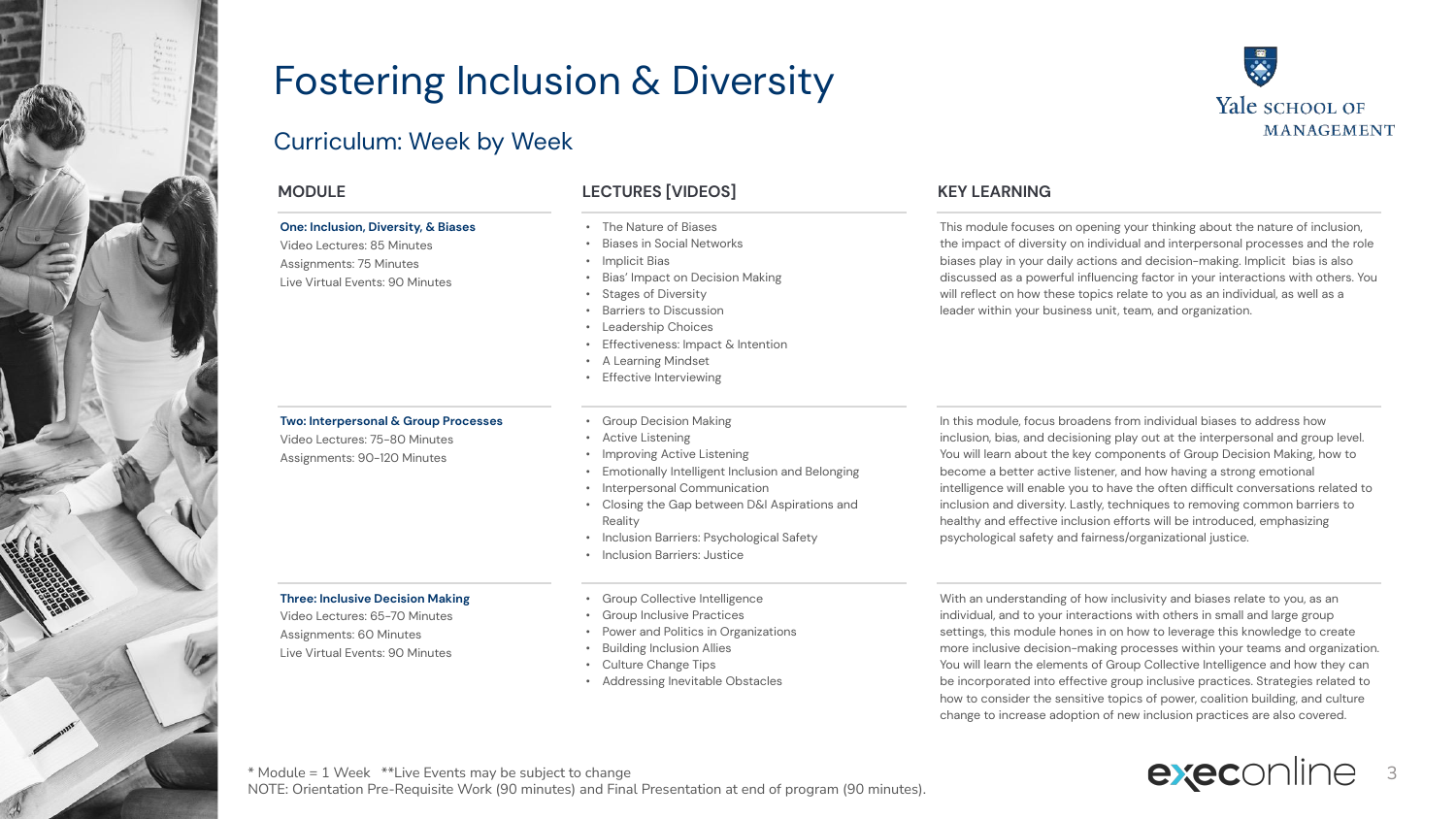

### Assignments & Activities

### **MODULE 0: CURRENT STATE REFLECTION**

- Choose a decision that is pending, along with those you plan to engage for discussion and ideas
- Reflect on your view of your role as a Leader, related to this decision
- Project Selection Aid

#### **MODULE 1: SET UP CONVERSATIONS (OPEN UP YOUR NETWORK)**

- Identify other individuals who may have something to contribute in the decision-making process, but were not originally targeted for engagement
- Workgroup Diversity Survey

#### **MODULE 2: CONDUCT & SUMMARIZE CONVERSATIONS (UNCOVER NEW INSIGHTS)**

• Conduct conversations with the newly targeted individuals and note new/novel insights regarding pending decision that would have otherwise been missed

#### **MODULE 3: PLAN MEETING (ENGAGE AND IMPROVE)**

- Plan a meeting with original and new individuals to collectively discuss the pending decision, using newly acquired tactics to encourage inclusive participation and engagement
- Meeting Dramatization Critique